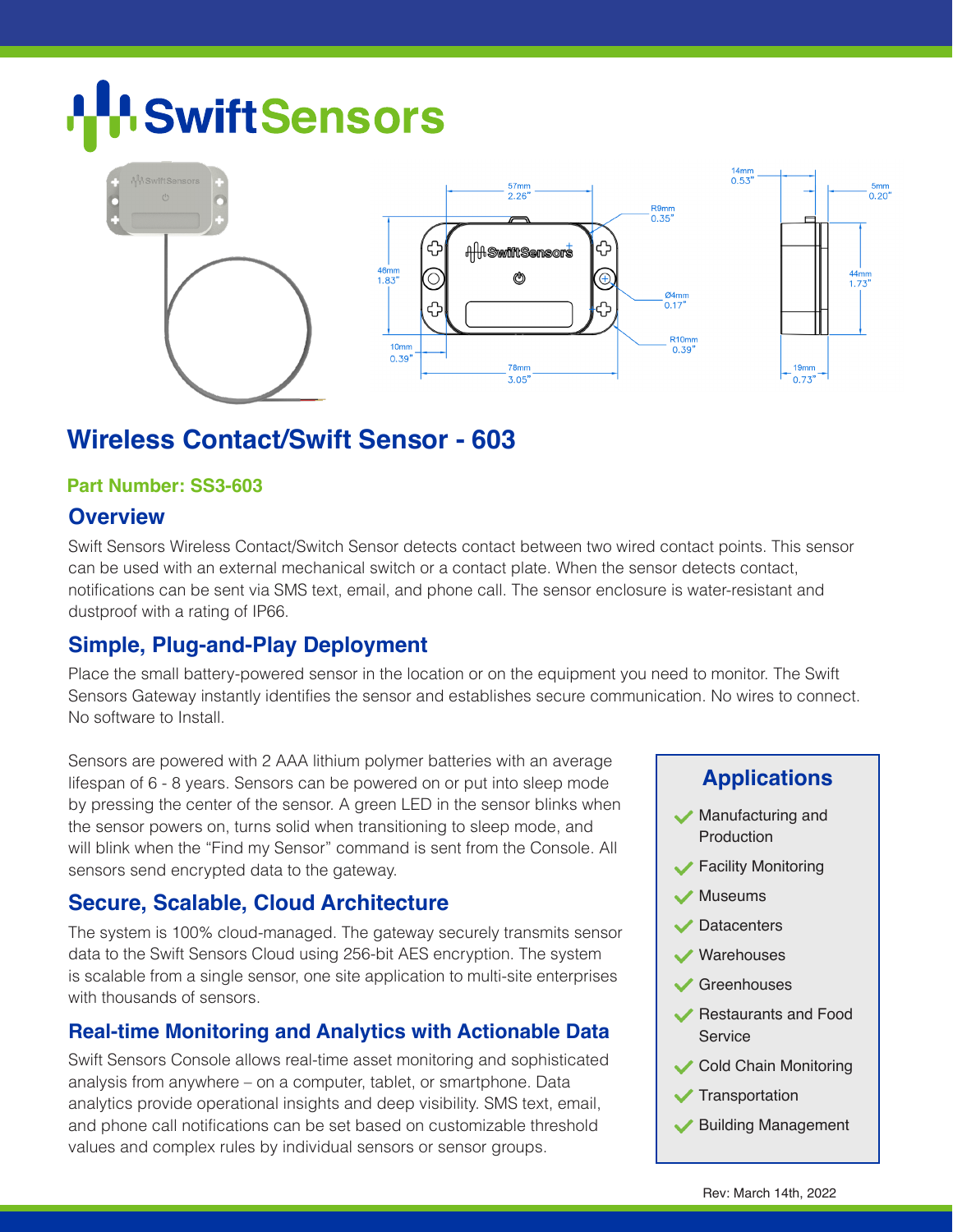| <b>Operational Specifications:</b> |                                                                                               |
|------------------------------------|-----------------------------------------------------------------------------------------------|
| <b>Power</b>                       | 1.8 - 3.6VDC, 0.045mW Average                                                                 |
| <b>Battery Type</b>                | AAA x2 Replaceable "L92" Lithium Polymer                                                      |
| <b>Operating Voltage</b>           | 1.8VDC - 3.6VDC                                                                               |
| <b>Avg. Current Consumption</b>    | 18uA (Active), 500uA (Command ACK), <5uA(Sleep)                                               |
| <b>Operating Temperature</b>       | -40 $\degree$ C to +60 $\degree$ C (-40 $\degree$ F to +140 $\degree$ F) Defined by Batteries |
| <b>Operating Environment</b>       | Indoor/Outdoor, 0-95%+ RH                                                                     |
| <b>Battery Life (Average)</b>      | 6 - 8 Years                                                                                   |
| <b>Communication Protocol</b>      | BLE/BT5 2.4Ghz                                                                                |
| <b>BLE Chipset</b>                 | nRF52840                                                                                      |
| <b>TX Strength</b>                 | Default +8dBm                                                                                 |
| Range                              | 70m - 90m (250ft - 300ft) Line-of-Sight                                                       |
|                                    | 30m - 45m (100ft - 150ft) Non Line-of-Sight                                                   |
| <b>Encryption</b>                  | 128-Bit AES Encryption                                                                        |
| <b>Button Press</b>                | Click to turn on. Press and Hold 2 sec to put in sleep mode                                   |
| <b>LED</b>                         | Green LED: 2 sec. blinking when turning on                                                    |
|                                    | Green LED: 2 sec. solid when entering sleep mode                                              |
| <b>Find My Sensor</b>              | Command from Console to blink sensor LED                                                      |
| <b>Weight</b>                      | 56g (2 oz)                                                                                    |
| <b>Dimensions</b>                  | 77.5mm x 57.5mm x 44mm (2.26in. x 1.73in. x 0.73in.)                                          |
| <b>Enclosure Material</b>          | ABS PA-765+                                                                                   |
| <b>IP Rating</b>                   | IP <sub>66</sub>                                                                              |
| <b>Probe Dimensions</b>            | 1m Length, 22AWG EcoMini-Insulated                                                            |
| <b>Installation</b>                | Bare, Stripped Leads                                                                          |
| <b>Certifications</b>              | FCC ID: X8WBT840F                                                                             |
| <b>FC</b> $\bullet$ Industry       | IC ID: 4100A-BT840F                                                                           |
| $CE \nightharpoondown$ RoHS        | CE Compliance: 2014/35/EU, 2014/53/EU, 2014/30/EU                                             |